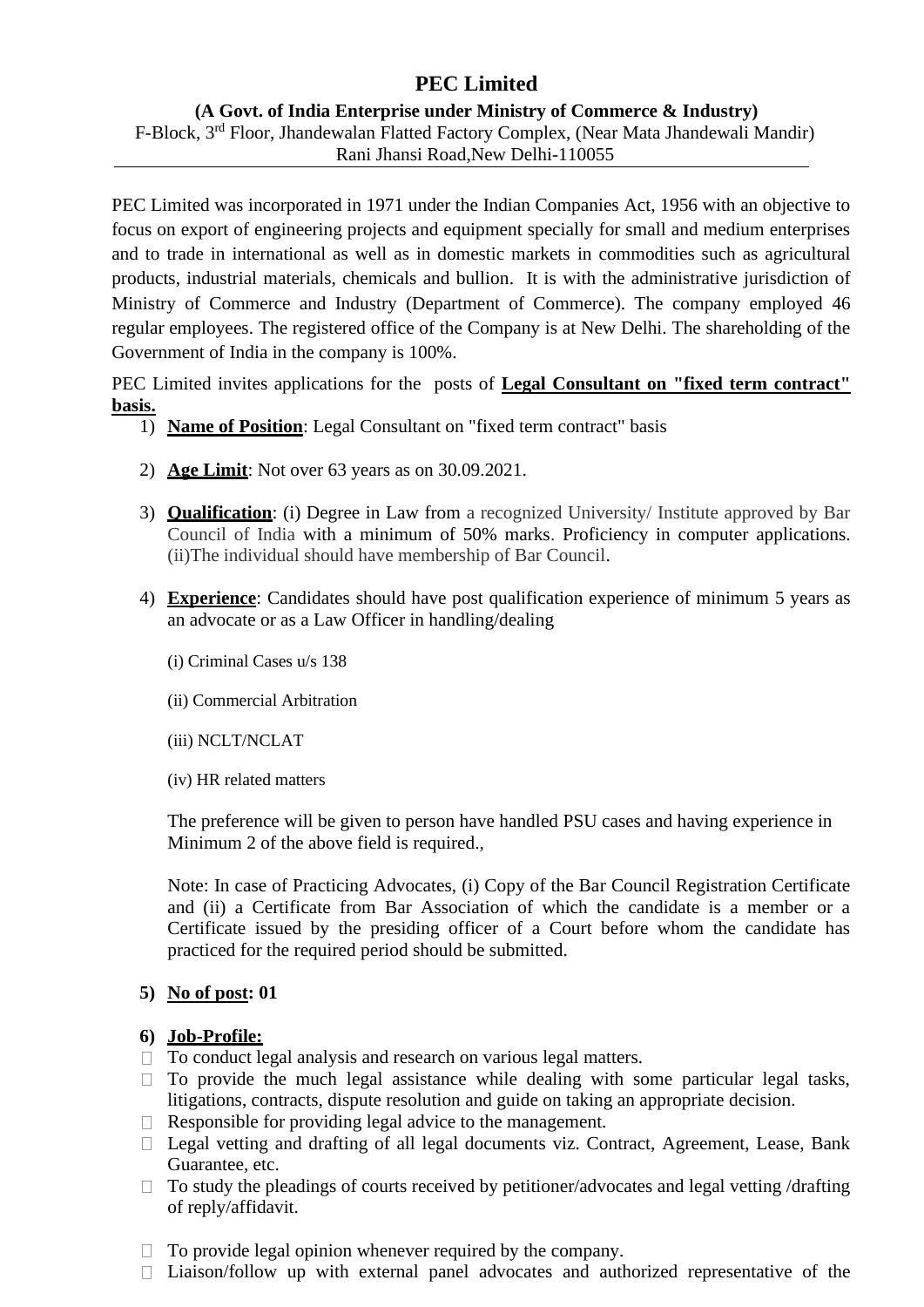company in connection with cases pending in various courts/tribunals.

- $\Box$  Examining the judgements/orders and advise company to ensure timely action thereupon.
- $\Box$  Liaise/ follow-up with various Government Department to ensure statutory compliance.
- $\Box$  To look after any other assigned matters of the Company.
- 7) **Remuneration**: The selected candidate will get monthly remuneration of Rs. 45,000/-(all inclusive).
- 8) **Tenure of Appointment**: Initially for 01 (one) year. The contract could be extended further depending on assessment of performance and depending on the requirement. The contract can be terminated by either side at any time, by giving one month's notice. The management can terminate the contract immediately, by paying one month's agreed remuneration in lieu of the notice period.

The appointee shall be on the whole time appointment of the PEC Limited, Delhi and shall not accept any other assignment, paid or otherwise and shall not engage himself/herself in a private practice of any kind during the period of contract. He/She is expected to conform to the rules of conduct and discipline as applicable to the institute employees.

- 9) **Leave**: He / She shall be eligible for 12 days' leave in a calendar year on pro-rata basis. Therefore, he/she shall not draw any remuneration in case of his/her absence beyond 12 days in a year (calculated on pro-rata basis). Also un-availed leave in a calendar year cannot be carried forward to next calendaryear.
- 10) **Annual Increment:** He/she shall be entitled to 5% annual increment in remuneration.
- 11)**TA/DA**: No travelling or other allowances will be paid to the candidate for appearing in written examination/ interview or for joining the post.
- 12) **Other allowances**: No other facilities like DA, accommodation, telephone, conveyance/transport, LTC etc. would be admissible.
- 13) The employment will be strictly contractual and can be cancelled at any time without assigning any reason.

PEC Limited reserves the right not to fill the above position without assigning any reasons.

### **Instructions**

- 1. Applications giving full particulars along with self-attested copies of Certificates/testimonials and a recent passport size photograph (non-returnable) should reach **Chief General Manager (P&A),**  PEC Limited, F-Block, 3<sup>rd</sup> Floor, Jhandewalan Flatted Factory Complex, (Near Mata Jhandewali Mandir), Rani Jhansi Road,New Delhi-110055 **by ordinary post only** by **31/10/2021**. Please superscribe the envelope with the post applied for.
- 2. No TA/DA will be paid for appearing for interview.
- 3. The prescribed qualification is minimum and mere possessing the same, does not entitle any candidate for the selection. More stringent criteria may be applied for short-listing the candidates to be called for interview.
- 4. Applications which do not meet the criteria given in this advertisement  $\&$  / or incomplete application are liable to be summarily rejected.
- 5. No correspondence will be entertained with the candidates not shortlisted for interview.

#### **xxxxx**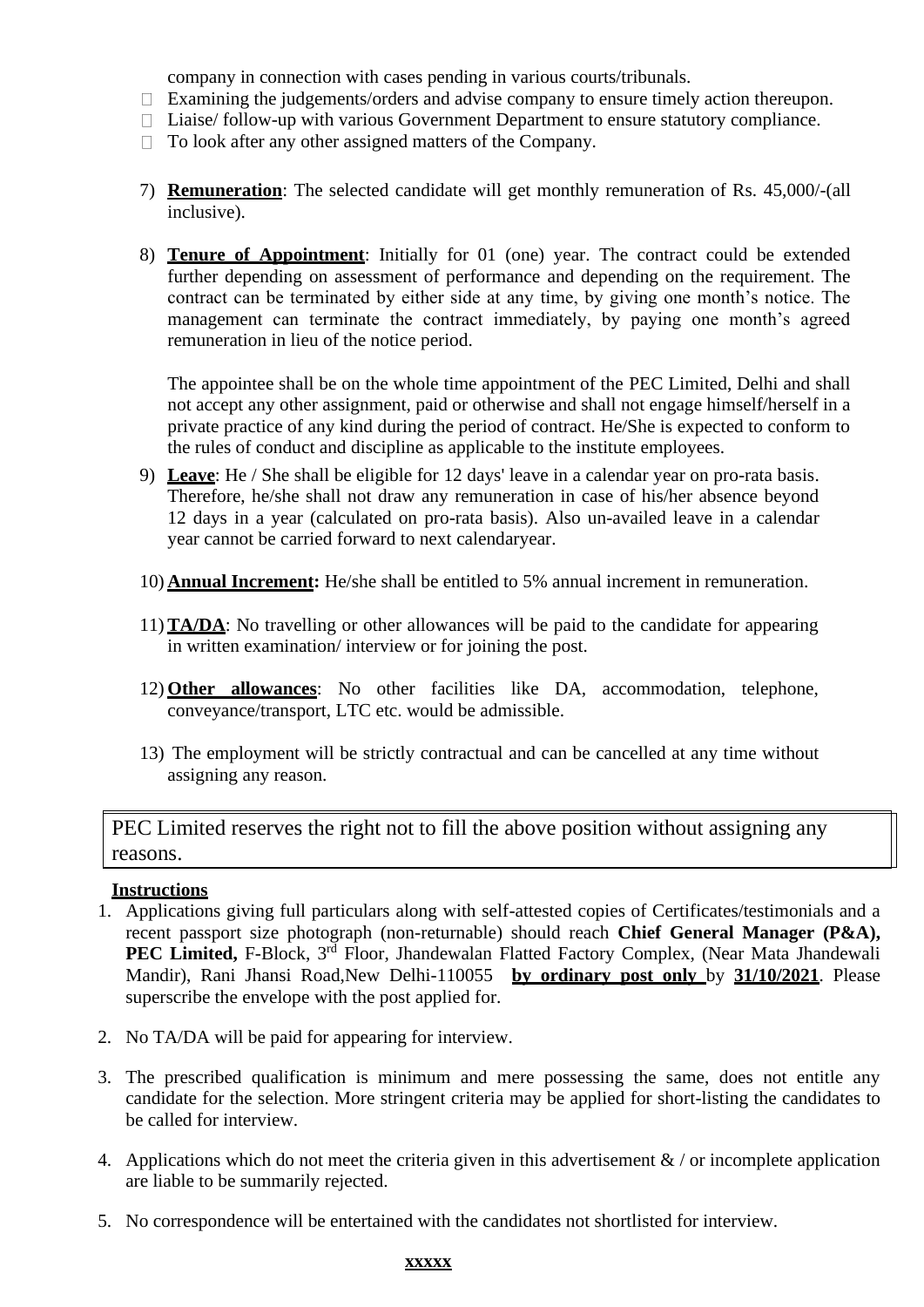# **PEC Limited**

**(A Govt. of India Enterprise under Ministry of Commerce & Industry)**

F-Block, 3<sup>rd</sup> Floor, Jhandewalan Flatted Factory Complex, (Near Mata Jhandewali Mandir) Rani Jhansi Road,New Delhi-110055

|     | 1) | <b>APPLICATION FORMAT</b><br>All columns should be filled in blockletters |                                                             | Please paste<br>self-attested<br>recent<br>passport size<br>photograph |
|-----|----|---------------------------------------------------------------------------|-------------------------------------------------------------|------------------------------------------------------------------------|
|     | 2) | Incomplete applications/applications without enclosures will be rejected  |                                                             |                                                                        |
| 1.  |    | <b>POST APPLIED FOR:</b>                                                  |                                                             |                                                                        |
| 2.  |    |                                                                           |                                                             |                                                                        |
| 3.  |    |                                                                           |                                                             |                                                                        |
| 4.  |    | <b>DATE OF BIRTH:</b><br>(a)                                              |                                                             |                                                                        |
|     |    | AGE :<br>(b)<br>(As on the last date of application)                      | $(YRS.)$ $(MTS)$ $(DS)$                                     |                                                                        |
| 5.  |    | <b>RESIDENTIAL ADDRESS:</b><br>(a) CORRESPONDENCE:<br><b>ADDRESS</b>      | <u> 1989 - Andrea Stadt Britain, amerikansk politiker (</u> |                                                                        |
|     |    |                                                                           |                                                             |                                                                        |
|     |    | (b) PERMANENTADDRESS:                                                     |                                                             |                                                                        |
|     |    |                                                                           | E-mailID                                                    |                                                                        |
| 6.  |    | <b>SEX</b><br>$\ddot{\phantom{a}}$                                        | Female<br>Male                                              | Trans Gender                                                           |
| 7.  |    | <b>MARITALSTATUS :</b>                                                    | Married<br>Unmarried                                        |                                                                        |
| 8.  |    | <b>RELIGION</b>                                                           |                                                             |                                                                        |
| 9.  |    | PRESENT OFFICE ADDRESS:                                                   |                                                             |                                                                        |
| 10. |    | CATEGORY(SC/OBC):                                                         |                                                             |                                                                        |

(In case PWD, please mention the percentage & category of disability) (In case of OBC, please, attach the latest OBC (not more than 6 months old) certificate)